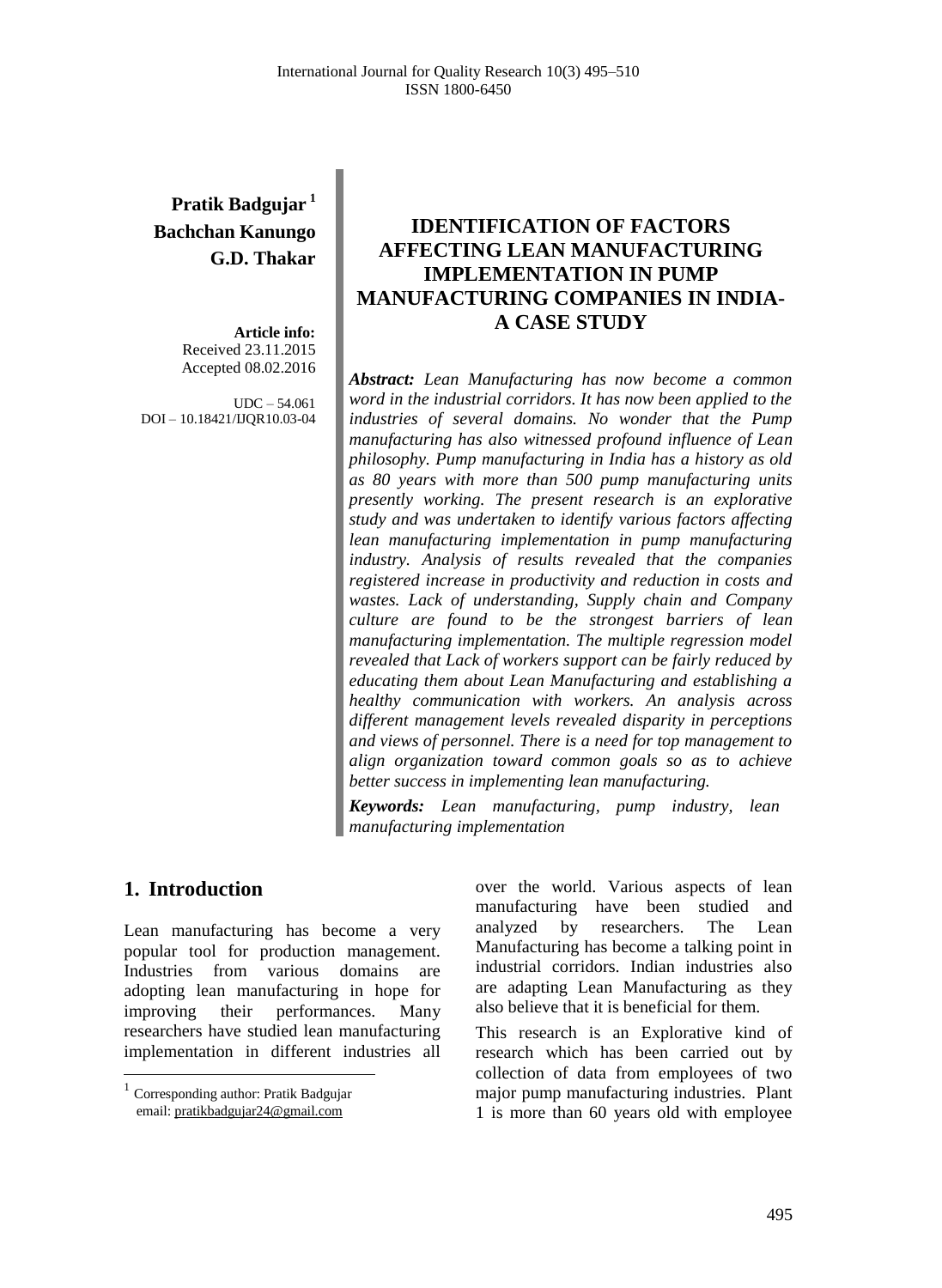

strength of about 560 and is situated in central India. Plant 2 is established recently about, 3 years ago with employee strength of 140 and is situated in western India.

The purpose of this research is to identify various factors that affect lean manufacturing implementation in pump manufacturing industry. The research is done using a questionnaire based survey aided with non-structured interviews with employees of company at various levels.

# **2. Literature review**

Researchers have defined Lean Manufacturing in different words. Shah and Ward (2003) defined Lean manufacturing as an integrated system composed of highly inter-related elements and a wide variety of management practices, including Just-in-Time (JIT), quality systems, work teams and cellular manufacturing.

Since the early 1980s, the new lean manufacturing methods have gained worldwide acceptance and international acclaim (Womack, 2007).

According to Hudli Mohd *et al.* (2010) ―Lean production method is an effective way to improve management, enhance the international competitiveness of manufacturing enterprises." Following are some of the major lean manufacturing techniques (Mahapatra and Mohanty, 2007; Chaple *et al.*, 2014; Kumar Akhil, 2014):

- 1) 5S
- 2) Value Stream Mapping (VSM).
- 3) Group Problem Solving
- 4) Cross Functional Team
- 5) Kanban /Pull Production
- 6) Visual Control
- 7) Setup time reduction
- 8) Continuous flow
- 9) Leveled Production
- 10) One Piece flow
- 11) Kaizen
- 12) Poka-Yoke

Lean Manufacturing has also been applied in pump manufacturing industry and results were quite encouraging. Here are some examples of implementation of lean manufacturing in pump manufacturing industry:

- Ramamoorthy *et al.* (2008) reported that "...The efficiency of the centrifugal pump manufacturing industries is to be increased considerably by applying the Lean Manufacturing System and Kaizen Technique."
- Joshi *et al.* (2009) succeeded in reducing the throughput time of pump manufacturing by almost 35 % by implementing lean manufacturing techniques. They identified various wastes (Muda, Mura and Muri) to improve the productivity.
- Mopuru *et al.* (2013) applied lean manufacturing in oil pump unit in Chennai (India) and they report that "...The project was very useful for the organization and it has enhanced single piece flow, manpower reduction. Material movement and transport time is reduced".
- Prabhu C and Aravindha Balaji S (2014) applied Value Stream Mapping and successfully reduced production lead times with increased productivity.

## **3. Objectives of study**

The objectives of this research are to identify factors which motivate pump manufacturing companies to adopt lean manufacturing, benefits achieved together with success achieved in elimination of seven wastes identified in lean manufacturing philosophy. The research also aims to identify major barriers faced by the concerned companies in implementing lean manufacturing.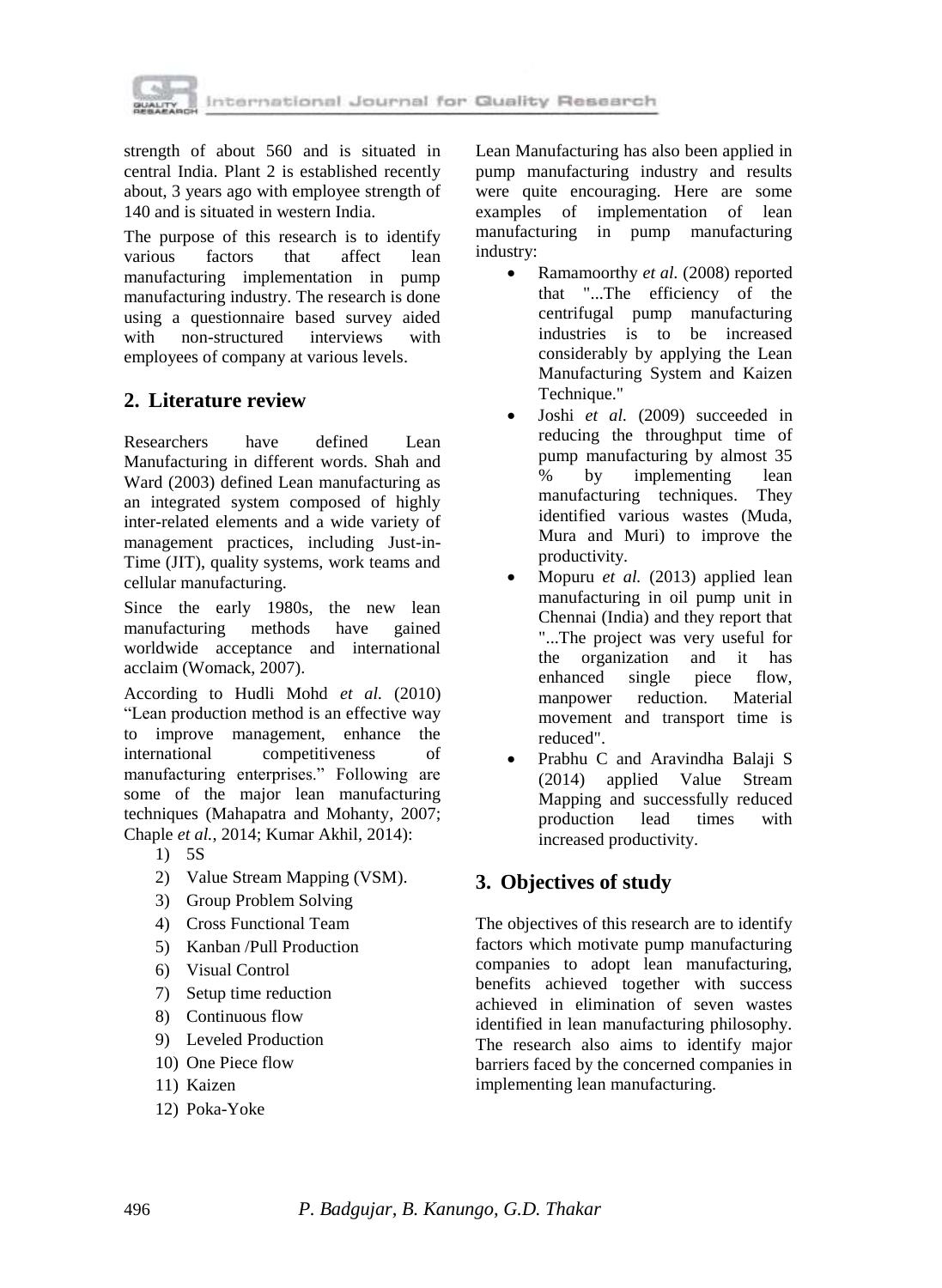## **4. Data Collection and Analysis**

The research has five dimensions viz. trigger factors, expected benefits, benefits achieved, wastes eliminated and barriers interfaced. Here is a short description of included dimensions:

- *Trigger factors* are factors based on which organizations are compelled to adopt lean manufacturing.
- *Expected benefits* and *Benefits achieved* are benefits apart from trigger factors which are expected and achieved by implementing lean manufacturing.
- *Barriers experienced* are the major obstacles which companies face in the course of implementing lean manufacturing.
- *Wastes Eliminated* measures the extent of elimination of seven kinds of wastes as identified in lean manufacturing philosophy.

### **4.1. Sample Size determination**

The sample size is statistically determined using the following equation:

 $n = \sigma^2 z^2 / L^2$ 

where,

 $n =$  Sample Size

**z** = z value associated with the confidence level *L* = Margin of Error

| <b>Plant</b>                     | <b>Total Staff</b> | <b>Responses available</b> | <b>Response rate</b> | <b>Cumulative %age</b> |
|----------------------------------|--------------------|----------------------------|----------------------|------------------------|
| Plant 1                          | 45                 | 31                         | 68.89 %              | 23                     |
| Plant 2                          | 134                | 104                        | 77.61 %              | 77                     |
| <b>Total number of responses</b> |                    | 135                        |                      | 100                    |

#### **Table 1.** Responses Rate

#### *σ* = Standard Deviation

Firstly, pilot survey was done on a sample of 30 respondents. Following data was obtained from this sample:

 $\sigma$  = 1.084, mean = 3.75, for all variables considered for study. The margin of error *L* is chosen as 5% of mean, thus  $L = .187$  and z  $= 1.96$ , for 95% confidence level. This yields a value of sample size of 130.

**n** =  $(1.084)^2$  \*  $(1.96)^2$  /  $(0.187)^2$  = 129.08 ≈ **130**

The data has been collected using convenient sampling. The employees of two pump manufacturing units located in central India (plant 1) and western India (plant 2) are considered for collecting data. The total number of valid and complete responses received is 135 which can be said to be satisfactory.

On analyzing the results of pilot study the results of all the variables included were found to be significant (having Cronbach's alpha higher than 0.60). Hence the pilot questionnaire was finalized and it was used for further study as well.

### **4.2. Respondent Profile**

As stated above total 135 responses were collected from employees of the two pump manufacturing companies. A detailed analysis of respondent profile is presented here: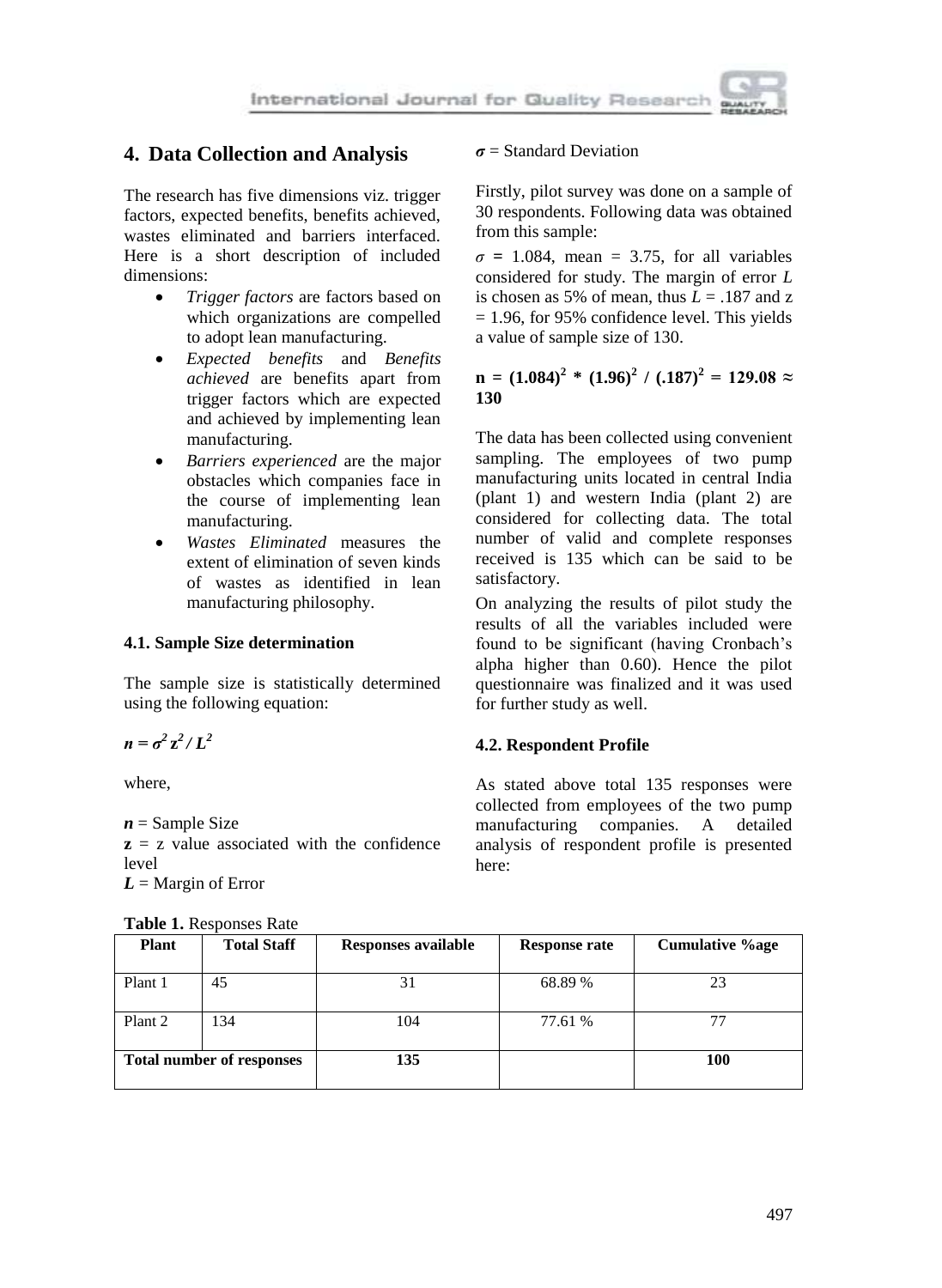



**Figure 1.** Respondents' Job Profile

| S.  | <b>Job titles included</b><br><b>Management</b> |                                     | <b>Respondent</b> | Tota | $%$ ag |
|-----|-------------------------------------------------|-------------------------------------|-------------------|------|--------|
| No. | level                                           |                                     | No.               |      |        |
|     | Lower                                           | Supervisors and Assistant Managers  | $6 + 48$          | 54   | 40.0   |
|     |                                                 |                                     |                   |      |        |
| ി   | Middle                                          | Team leaders and Associate Managers | $15 + 34$         | 49   | 36.3   |
|     |                                                 |                                     |                   |      |        |
|     | Top                                             | Executives, Managers and Divisional | $3 + 8 + 21$      | 32   | 23.7   |
|     |                                                 | Managers                            |                   |      |        |
|     |                                                 |                                     | <b>Total</b>      | 135  | 100    |

### **4.3. Internal reliability**

The data collected was tested for internal consistency using Cronbach's alpha. Cronbach's alpha (α) or Coefficient alpha is a measure of internal consistency reliability that is the average of all possible split-half coefficients resulting from different splitting of the scale terms, Malhotra and Dash, (2011). The value of Cronbach's alpha for various dimensions is found to be satisfactory as all the values are above the threshold value of 0.60.

**Table 3.** Cronbach's Alpha for various dimensions

| S. No. | <b>Item</b>              | Cronbach's Alpha | <b>No. of Items</b> |
|--------|--------------------------|------------------|---------------------|
|        | Trigger factors          | 0.694            |                     |
|        | <b>Expected benefits</b> | 0.643            |                     |
|        | Success Achieved         | 0.838            |                     |
|        | <b>Barriers</b>          | 0.725            |                     |
|        | Waste elimination        | 0.633            |                     |
|        | Overall                  | 0.750            |                     |

## **5. Results and discussions**

## **5.1. Identification of Trigger factors**

The research was carried out to identify various factors affecting lean manufacturing

adoption and implementation. Following trigger factors were observed on the basis of mean values and standard deviation of responses: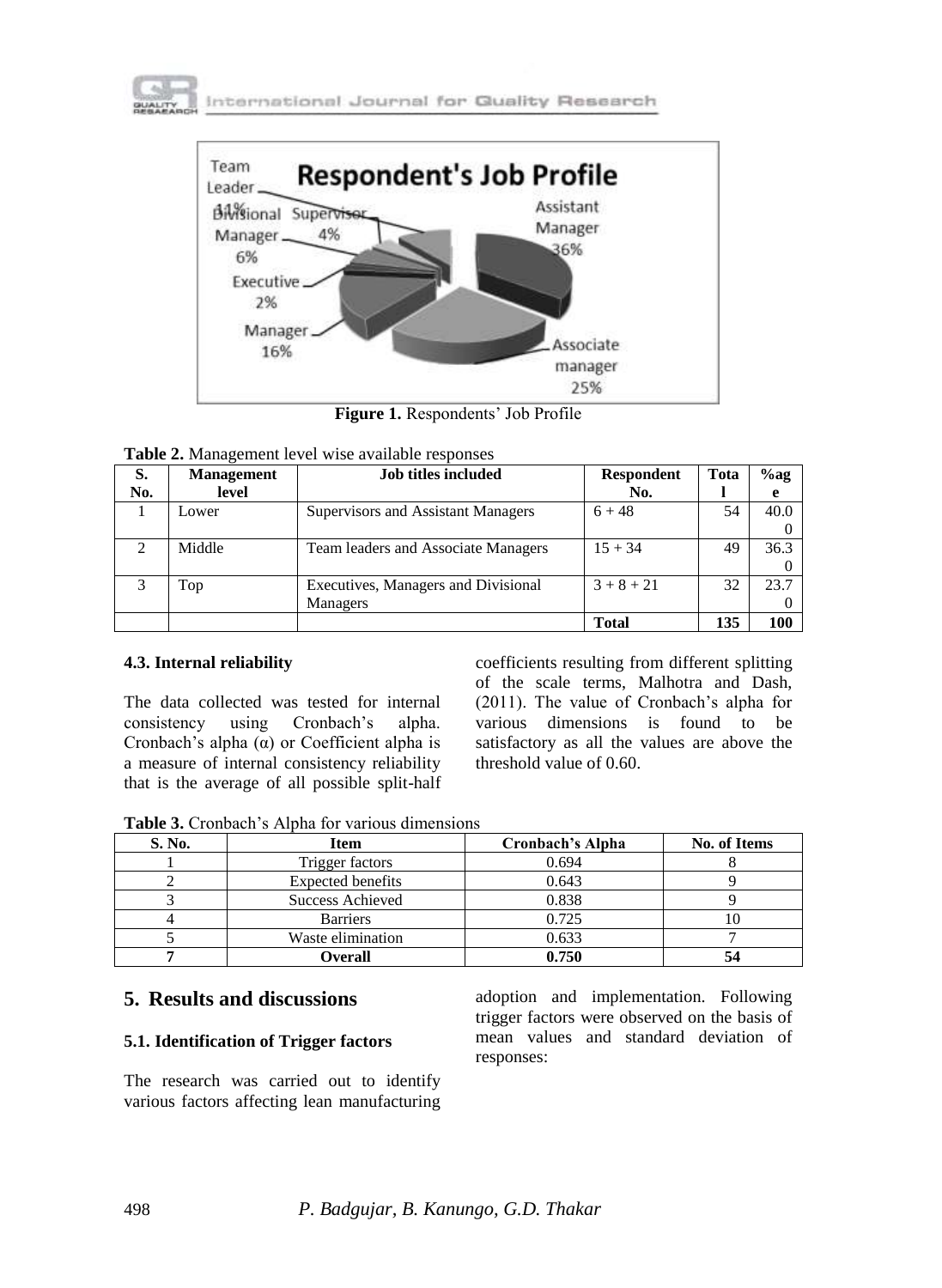| Rank | <b>Trigger factor</b>                  | <b>Plant 1</b> |                  | Plant 2 |                  | <b>Total</b> |                  |
|------|----------------------------------------|----------------|------------------|---------|------------------|--------------|------------------|
|      |                                        | Mean           | Std.             | Mean    | Std.             | Mean         | Std.             |
|      |                                        | values         | <b>Deviation</b> | values  | <b>Deviation</b> |              | <b>Deviation</b> |
|      | Increase in Profit<br>margin           | 4.38           | 0.612            | 4.48    | 0.508            | 4.41         | 0.590            |
| 2    | Reduction of<br>Manufacturing<br>costs | 4.16           | 0.712            | 4.52    | 0.508            | 4.24         | 0.685            |
| 3    | Reduction of<br>inventories            | 4.17           | 0.730            | 4.06    | 0.814            | 4.15         | 0.748            |
| 4    | <b>Improving Plant</b><br>utilization  | 4.11           | 0.775            | 3.90    | 0.790            | 4.06         | 0.780            |

**Table 4.** Trigger Factors for adopting Lean Manufacturing

- 1) **Increase in Profit Margin**: This has been rated as the highest trigger factor for adopting lean manufacturing in both the pump manufacturing units. It is observed that the factor is stronger at Plant 2 as compared to Plant 1.<br>2) **Reduction** of Ma
- 2) **Reduction of Manufacturing costs:** This is the second major trigger factor for adopting lean manufacturing. It is observed that the factor is stronger at Plant 2 as compared to Plant 1.
- 3) **Reduction of Inventories:** The companies also wanted to reduce

their inventory levels and hence switched to lean manufacturing. It is observed that the factor is stronger at Plant 1 as compared to Plant 2.

4) **Improving Plant Utilization:** Plant utilization is also found to be a major factor for adopting lean manufacturing. Considering means and standard deviation it is observed that the factor is stronger at Plant 1 as compared to Plant 2.

Employees of plant 1 are more inventories conscious while those of plant 2 are more concerned about profit, cost and quality.

|                    |                  | Rank 1                    |    |        | Rank 2                    |        | Rank 3              |    |
|--------------------|------------------|---------------------------|----|--------|---------------------------|--------|---------------------|----|
| <b>Top level</b>   | Trigger          | <b>Reduction</b>          |    | of     | <b>Increasing</b>         | Profit | <b>Maintain</b>     |    |
| <b>Management</b>  | factor           | <b>Manufacturing cost</b> |    |        | margins                   |        | <b>Market share</b> |    |
|                    | Mean             | 4.25                      |    |        | 4.25                      |        | 4.19                |    |
|                    | Std.             | 0.618                     |    |        | 0.718                     |        | 0.734               |    |
|                    | <b>Deviation</b> |                           |    |        |                           |        |                     |    |
| Middle level       | Trigger          | <b>Increase</b>           | in | profit | <b>Reduction</b>          | of     | <b>Reduction</b>    | of |
| <b>Management</b>  | factor           | margin                    |    |        | <b>Manufacturing cost</b> |        | Inventory           |    |
|                    | Mean             | 4.49                      |    |        | 4.18                      |        | 4.18                |    |
|                    | Std.             | 0.545                     |    |        | 0.659                     |        | 0.755               |    |
|                    | <b>Deviation</b> |                           |    |        |                           |        |                     |    |
| <b>Lower level</b> | Trigger          | <b>Increase</b>           | in | profit | <b>Reduction</b>          | of     | <b>Reduction</b>    | of |
| <b>Management</b>  | factor           | margin                    |    |        | manufacturing cost        |        | inventory           |    |
|                    | Mean             | 4.43                      |    |        | 4.30                      |        | 4.22                |    |
|                    | Std.             | 0.536                     |    |        | 0.662                     |        | 0.718               |    |
|                    | Deviation        |                           |    |        |                           |        |                     |    |

**Table 5.** Management level wise view of Trigger factors

The most important trigger factor identified by top management is reduction of manufacturing costs followed by increase profit and maintaining market share.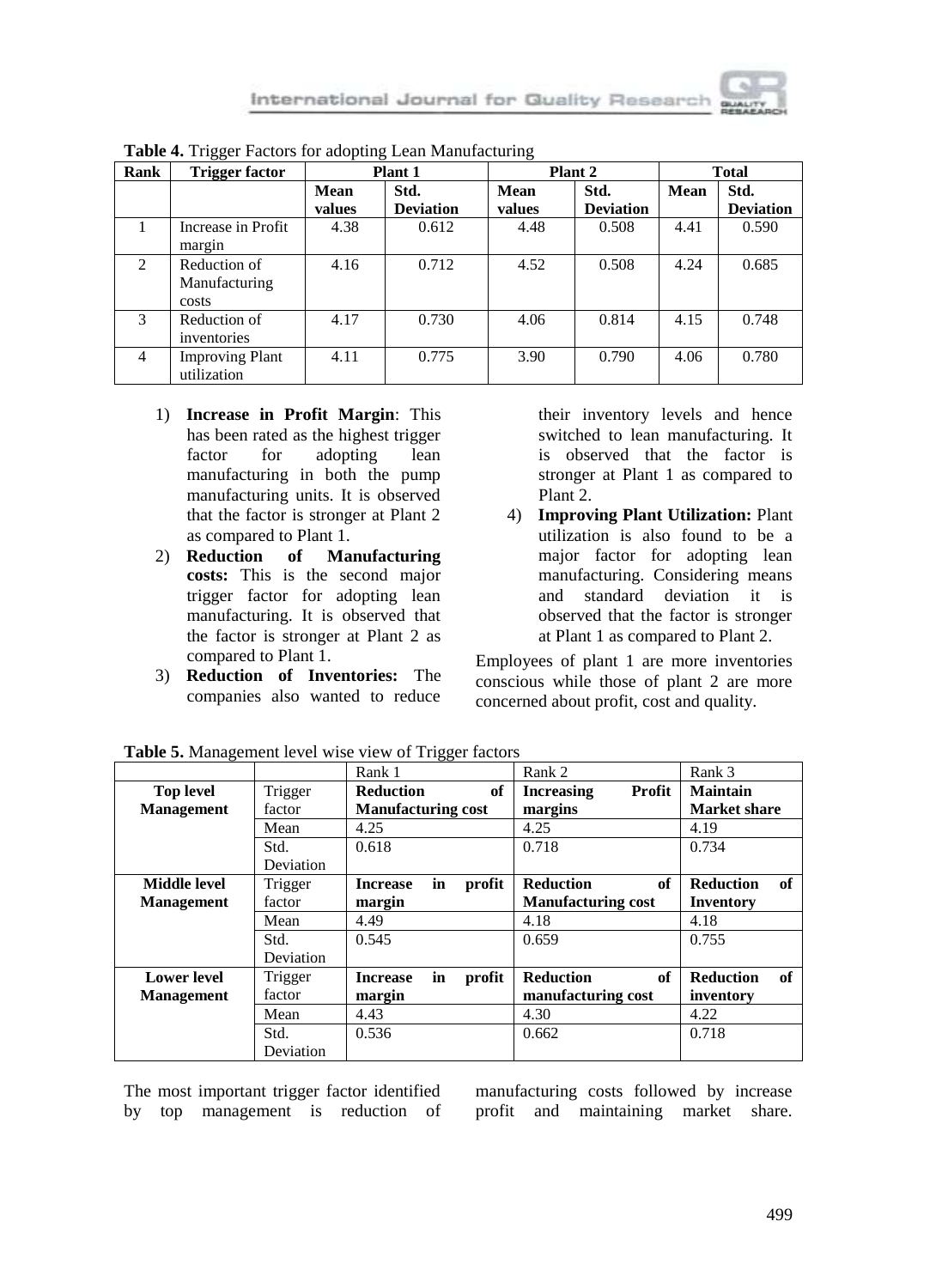

However priorities of implementing lean manufacturing are seen to vary down the management levels. The middle and lower management has perception that lean is implemented to increase profits followed by reduction of costs and reduction of inventory. The disparity in views across management levels highlights misalignment of perception about goals of implementing lean manufacturing. To achieve profound success in lean manufacturing it becomes important that there is a uniformity of objectives throughout the organization, which is found to be missing in the concerned organizations.

### **5.2. Identification of benefits expected**

The major benefits expected by the companies as revealed on the basis of frequency analysis are (Table 6 and 7):

| <b>Rank</b>    | <b>Expected</b><br><b>Benefits</b>  | Plant 1     |                          | Plant 2     |                          | <b>Total</b> |                          |
|----------------|-------------------------------------|-------------|--------------------------|-------------|--------------------------|--------------|--------------------------|
|                |                                     | <b>Mean</b> | Std.<br><b>Deviation</b> | <b>Mean</b> | Std.<br><b>Deviation</b> | Mean         | Std.<br><b>Deviation</b> |
|                | Improved<br>Productivity            | 4.24        | 0.675                    | 4.23        | 0.680                    | 4.24         | 0.704                    |
| 2              | Reduced costs                       | 4.14        | 0.781                    | 4.16        | 0.735                    | 4.15         | 0.768                    |
| 3              | Decreased<br>Inventory levels       | 4.16        | 0.860                    | 3.87        | 0.670                    | 4.10         | 0.827                    |
| $\overline{4}$ | Improve<br>Customer<br>Satisfaction | 4.01        | 1.029                    | 4.03        | 0.795                    | 4.01         | 0.977                    |

**Table 6.** Benefits Expected by applying Lean Manufacturing

| Table 7. Management level view of Expected benefits |  |  |
|-----------------------------------------------------|--|--|
|                                                     |  |  |

|                    |                  | Rank 1                 | Rank 2           | Rank 3                     |
|--------------------|------------------|------------------------|------------------|----------------------------|
| <b>Top level</b>   | Expected         | <b>Reduction</b><br>of | Improve          | Improve Customer           |
| <b>Management</b>  | <b>Benefits</b>  | wastes                 | productivity     | satisfaction               |
|                    | Mean             | 4.28                   | 4.16             | 4.08                       |
|                    | Std.             | 0.851                  | 0.808            | 0.749                      |
|                    | <b>Deviation</b> |                        |                  |                            |
| Middle level       | Expected         | <b>Improving</b>       | Improve          | <b>Customer</b><br>Improve |
| <b>Management</b>  | <b>Benefits</b>  | <b>Productivity</b>    | response time    | satisfaction               |
|                    | Mean             | 4.31                   | 4.02             | 3.92                       |
|                    | Std.             | 0.619                  | 0.750            | 0.886                      |
|                    | Deviation        |                        |                  |                            |
| <b>Lower level</b> | Expected         | <b>Improving</b>       | <b>Improving</b> | <b>Improving</b>           |
| <b>Management</b>  | <b>Benefits</b>  | Productivity           | quality          | <b>Customer</b>            |
|                    |                  |                        |                  | satisfaction               |
|                    | Mean             | 4.22                   | 3.96             | 4.06                       |
|                    | Std.             | 0.708                  | 0.795            | 0.843                      |
|                    | Deviation        |                        |                  |                            |

 **Improved Productivity:** Improved productivity was the most highly expected benefit of lean manufacturing implementation. However, considering means and standard deviation it is observed that the factor is almost equally strong at Plant 1 as well as Plant 2.

 **Reduced Costs:** It was rated as second most sought after benefit. Considering means and standard deviation it is observed that the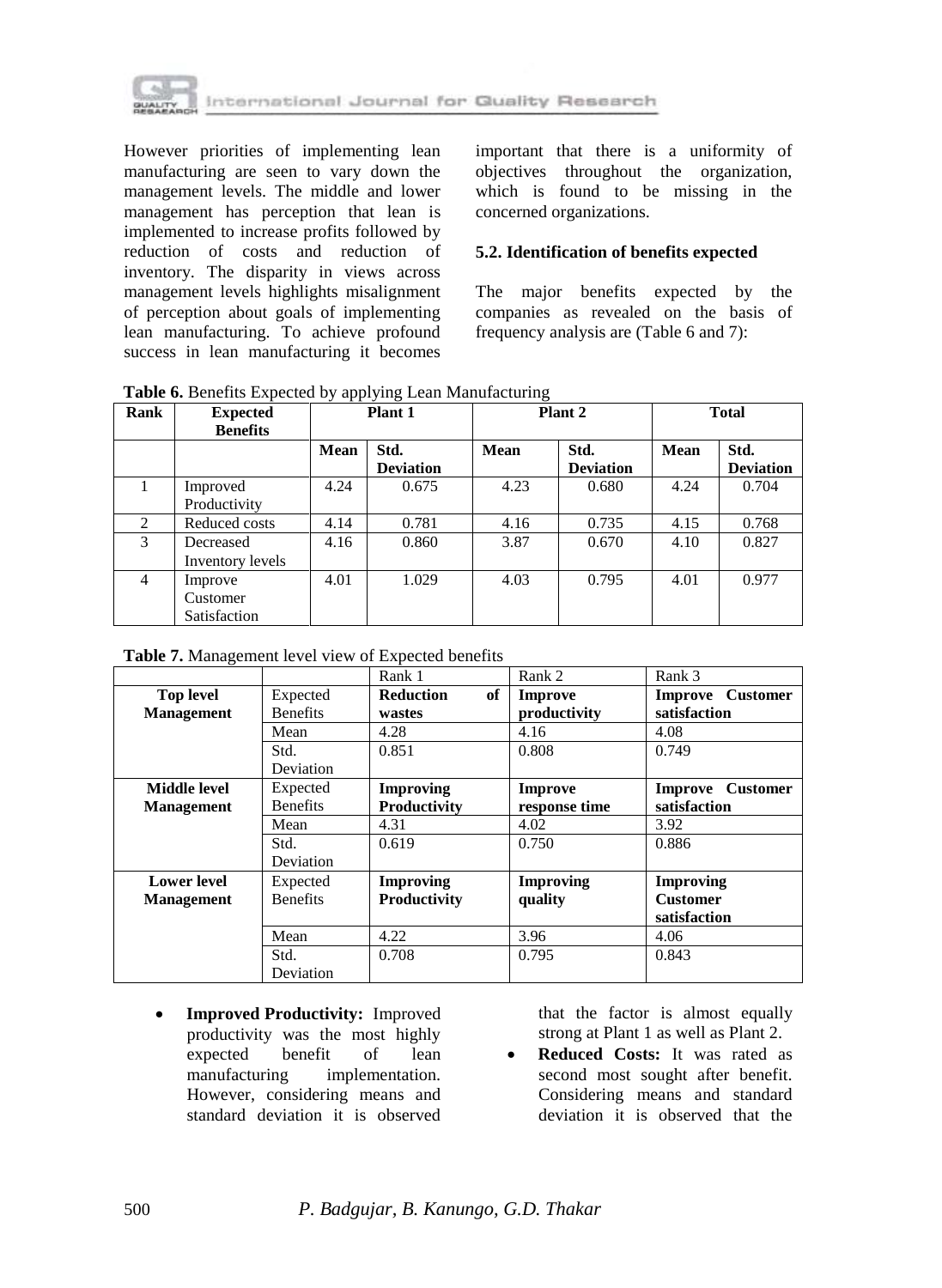

factor is stronger at Plant 2 as compared to Plant 1.

- **Decreased Inventory Levels:** it was also an expected benefit. Considering means and standard deviation it is observed that the factor is stronger at Plant 1 as compared to Plant 2. However the strength of view is higher at Plant 2.
- **Improved Customer satisfaction:** Improving customer satisfaction was also a benefit sought by the companies.

The top management expected reduction of wastes, improvement and improving customer satisfaction as major expected benefits. However middle and lower management expected improving productivity as prime benefit. All the three management levels expect improved customer satisfaction as an benefit.

## **5.3. Benefits Achieved**

The companies succeeded in achieving following benefits after implementing lean manufacturing.

| Rank | <b>Benefits</b><br><b>Achieved</b> | Plant 1        |                          | Plant <sub>2</sub> |                          | <b>Total</b>          |                          |
|------|------------------------------------|----------------|--------------------------|--------------------|--------------------------|-----------------------|--------------------------|
|      |                                    | Mean<br>values | Std.<br><b>Deviation</b> | Mean<br>values     | Std.<br><b>Deviation</b> | Mean<br><b>Values</b> | Std.<br><b>Deviation</b> |
|      | Improved<br>productivity           | 4.23           | 0.753                    | 4.58               | 0.672                    | 4.31                  | 0.748                    |
| 2    | Improved<br>quality                | 4.07           | 0.792                    | 4.39               | 0.715                    | 4.14                  | 0.784                    |
| 3    | Reduced costs                      | 4.09           | 0.739                    | 3.81               | 0.833                    | 4.02                  | 0.767                    |
| 4    | Improved<br>Profitability          | 3.97           | 0.908                    | 3.94               | 0.727                    | 3.96                  | 0.867                    |

**Table 8.** Benefits Achieved by applying Lean Manufacturing

- **Improved productivity:** The pump manufacturing companies experienced an increase in their productivity. However considering means and standard deviation it is observed that the increase is stronger at Plant 2 as compared to Plant 1.
- **Improved Quality:** The quality of production was improved. The improvement in quality was higher at plant 2 than plant 1.
- **Reduced Costs:** The cost of production of companies was also reduced. Considering means and standard deviation it is inferred that the reduction is higher at Plant 2 as compared to Plant 1.

 **Improved Profitability:** As a consequence of adopting lean manufacturing improvements in profitability was observed. Increase in profitability was almost same at both the pump manufacturing units.

Improvement in productivity was accepted across all management levels. as a benefit achieved by implementing lean manufacturing. Improvement in quality was also a benefit achieved by lower and top level management respondents but the middle management does not perceive it as achieved. The top management respondents observed increase in customer satisfaction levels however this has not been percolated to middle and lower management levels. This highlights the need for better communication across management levels.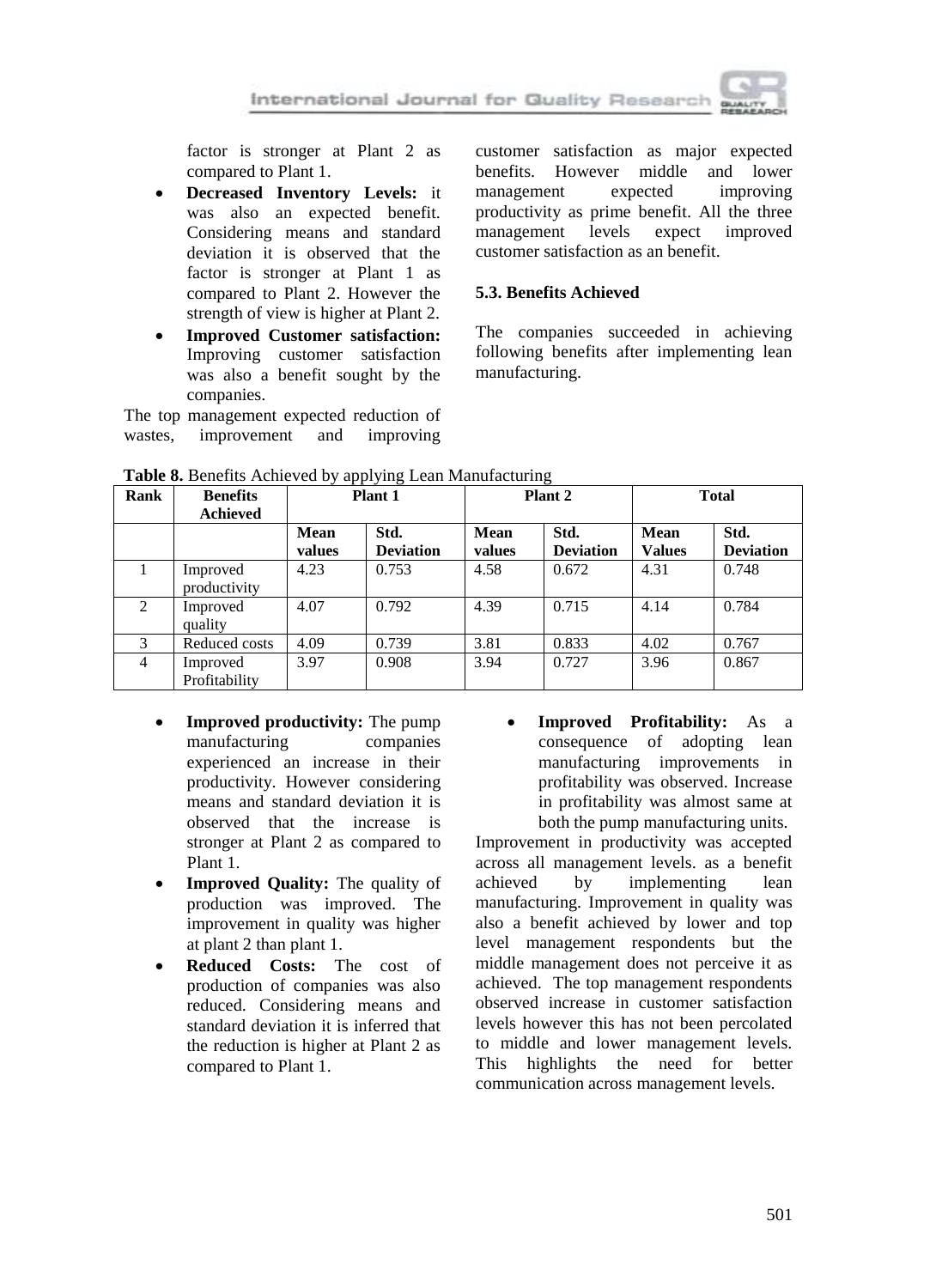

|                     |                 | Rank 1          | Rank 2               | Rank 3               |
|---------------------|-----------------|-----------------|----------------------|----------------------|
| <b>Top level</b>    | <b>Benefits</b> | <b>Improved</b> | <b>Improved</b>      | <b>Improved</b>      |
| <b>Management</b>   | Achieved        | productivity    | quality              | <b>Customer</b>      |
|                     |                 |                 |                      | satisfaction         |
|                     | Mean            | 4.31            | 4.38                 | 4.06                 |
|                     | Std. Deviation  | 0.693           | 0.707                | 0.619                |
| <b>Middle level</b> | <b>Benefits</b> | <b>Improved</b> | <b>Reduced costs</b> | Improved             |
| <b>Management</b>   | Achieved        | Productivity    |                      | <b>Response time</b> |
|                     | Mean            | 4.33            | 4.20                 | 4.08                 |
|                     | Std. Deviation  | 0.747           | 0.763                | 0.739                |
| <b>Lower level</b>  | <b>Benefits</b> | <b>Improved</b> | <b>Improved</b>      | <b>Reduced</b>       |
| <b>Management</b>   | Achieved        | Productivity    | quality              | inventory            |
|                     | Mean            | 4.30            | 4.07                 | 4.07                 |
|                     | Std. Deviation  | 0.792           | 0.797                | 0.873                |

## **Table 9.** Management level view of Benefits achieved

#### **5.4. Identification of Barriers experienced**

Following major barriers are observed to be obstructing progress of lean manufacturing implementation in the concerned pump manufacturing units:

**Table 10.** Barriers identified in implementing Lean Manufacturing

| Rank | <b>Barriers</b><br><b>Identified</b> | Plant 1        |                          | Plant 2        |                          | <b>Total</b>          |                          |
|------|--------------------------------------|----------------|--------------------------|----------------|--------------------------|-----------------------|--------------------------|
|      |                                      | Mean<br>values | Std.<br><b>Deviation</b> | Mean<br>values | Std.<br><b>Deviation</b> | <b>Mean</b><br>values | Std.<br><b>Deviation</b> |
|      | Lack of<br>understanding             | 4.15           | 0.773                    | 4.39           | 0.844                    | 4.21                  | 0.793                    |
| 2    | Supply Chain                         | 3.84           | 1.025                    | 4.23           | 0.762                    | 3.93                  | 0.982                    |
| 3    | Company<br>culture                   | 3.81           | 0.749                    | 3.53           | 0.840                    | 3.59                  | 0.849                    |

- **Lack of Understanding and its implications:** Lack of understanding is the most significant barrier identified. Hence it can be said that there is lack of clarity about lean manufacturing principles Due to lack of understanding the staff members cannot work smoothly and there may be a chaotic situation. The barrier is experienced strongly for Plant 2 than at Plant 1. However the view of Plant 1 respondents is more uniform as the value of standard deviation for plant 1 is less.
- **Supply Chain and its implications:** Another significant barrier experienced by companies is Supply Chain. Due to the presence

of this barrier the reduction of inventory level was lesser than targeted. Lean manufacturing needs good support from all Supply chain stakeholders both upstream and downstream. The company adopting lean manufacturing must take measures to ensure cooperation from suppliers and distributors. Considering means and standard deviation it is inferred that the barrier is observed to be strong at Plant 2 as compared to Plant 1. This may be because Plant 1 is early established and it may have established good relationships with its suppliers due to which they cooperated to work as per lean manufacturing principles.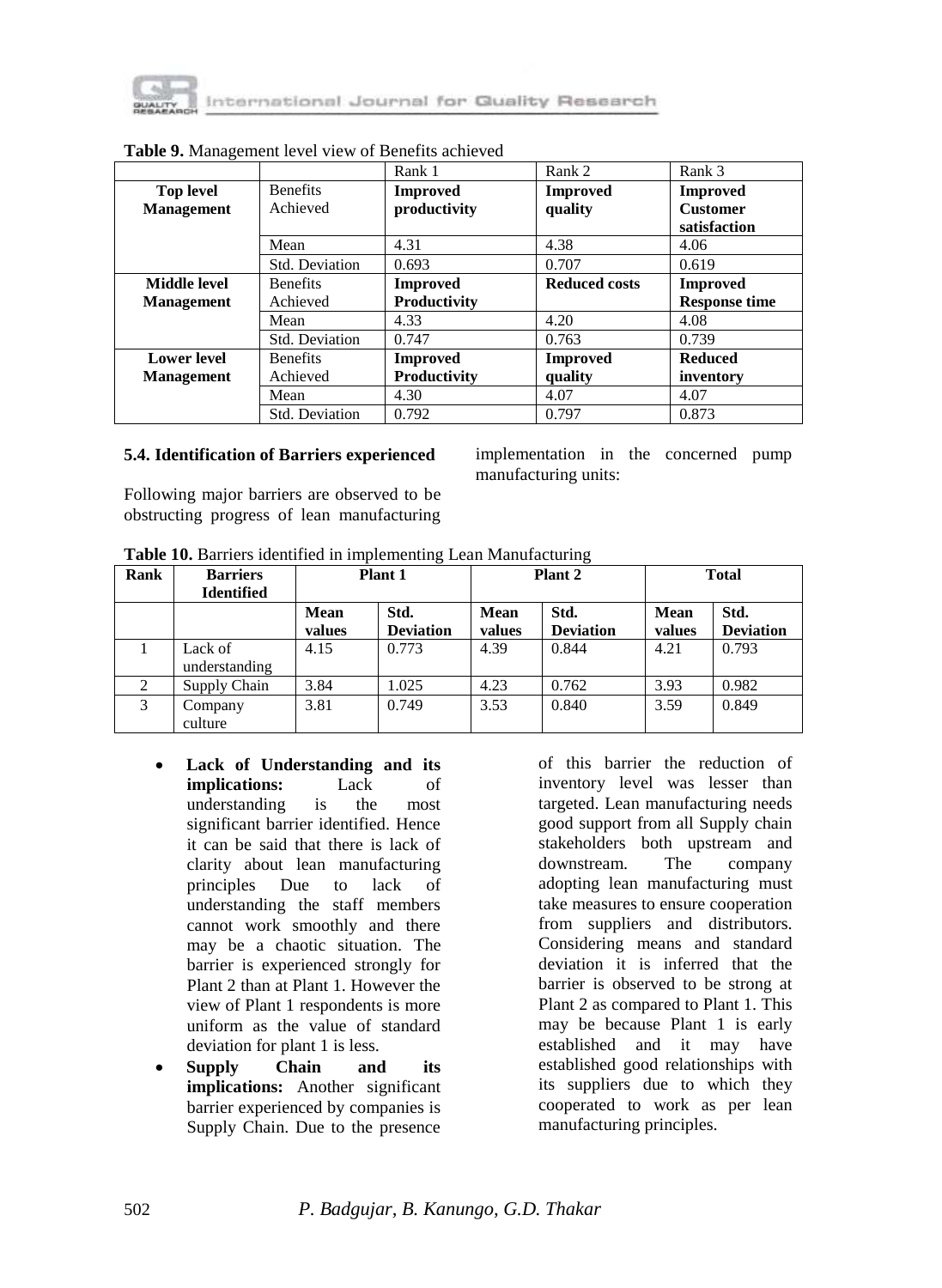**Company Culture and its implications:** Company Culture includes workers' behavior, worker-staff-management relationship, employee perceptions etc. There is a human tendency to

resist change and the organizations under this research also faced this problem. Considering means and standard deviation it is inferred that the barrier is observed to be strong at Plant 1 as compared to Plant 2.

|                                       |                | Rank 1                |    | Rank 2                 | Rank 3                 |
|---------------------------------------|----------------|-----------------------|----|------------------------|------------------------|
| <b>Top level</b><br><b>Management</b> | <b>Barrier</b> | Lack<br>understanding | of | <b>Supply</b><br>Chain | <b>Company Culture</b> |
|                                       | Mean           | 4.31                  |    | 4.09                   | 3.72                   |
|                                       | Std.           | 0.738                 |    | 0.963                  | 0.888                  |
|                                       | Deviation      |                       |    |                        |                        |
| Middle level                          | <b>Barrier</b> | Lack                  | of | <b>Supply</b>          | Lack of<br>suppliers   |
| <b>Management</b>                     |                | understanding         |    | Chain                  | support                |
|                                       | Mean           | 4.14                  |    | 3.71                   | 3.63                   |
|                                       | Std.           | 0.913                 |    | 0.843                  | 0.742                  |
|                                       | Deviation      |                       |    |                        |                        |
| <b>Lower level</b>                    | <b>Barrier</b> | Lack                  | of | <b>Supply</b>          | <b>Company culture</b> |
| <b>Management</b>                     |                | understanding         |    | Chain                  |                        |
|                                       | Mean           | 4.20                  |    | 4.02                   | 3.59                   |
|                                       | Std.           | 0.711                 |    | 0.961                  | 0.836                  |
|                                       | Deviation      |                       |    |                        |                        |

|  |  | Table 11. Barriers viewed at different management levels |
|--|--|----------------------------------------------------------|
|--|--|----------------------------------------------------------|

On analyzing the data considering different management levels, no significant difference in views of different management levels about barriers was observed. The respondents were equivocal in realization of barriers faced by the companies in implementing lean manufacturing.

### **5.5. Success achieved in Wastes Elimination/Reduction**

As stated above there are seven different types of wastes identified in Lean manufacturing. Following wastes were eliminated /reduced by the pump manufacturing companies under consideration:

**Table 12.** Wastes eliminated successfully by implementing Lean Manufacturing

| Rank | <b>Waste elimination</b> | Plant 1<br>Plant 2 |                          | <b>Total</b>   |                          |                |                          |
|------|--------------------------|--------------------|--------------------------|----------------|--------------------------|----------------|--------------------------|
|      |                          | Mean<br>values     | Std.<br><b>Deviation</b> | Mean<br>values | Std.<br><b>Deviation</b> | Mean<br>values | Std.<br><b>Deviation</b> |
|      | Defect                   | 4.31               | 0.698                    | 4.35           | 0.551                    | 4.32           | 0.665                    |
| 2    | Waiting                  | 4.23               | 0.686                    | 3.81           | 0.749                    | 4.13           | 0.721                    |
| 3    | Overproduction           | 3.92               | 0.867                    | 4.29           | 0.824                    | 4.01           | 0.868                    |
| 4    | Over processing          | 4.08               | 0.746                    | 3.65           | 0.709                    | 3.98           | 0.758                    |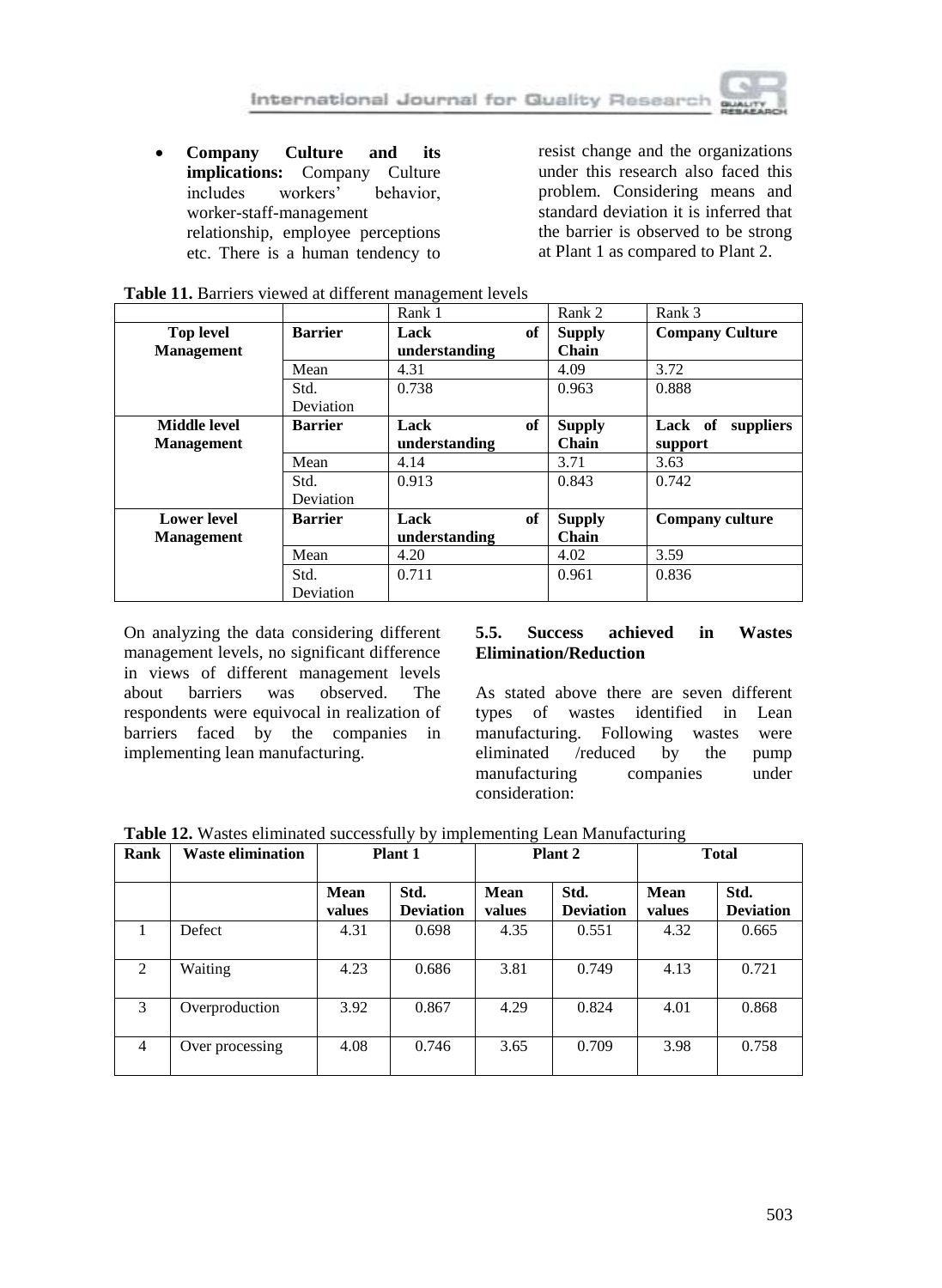

|                                |                         | Rank 1         | Rank 2         | Rank 3          |
|--------------------------------|-------------------------|----------------|----------------|-----------------|
| <b>Top level Management</b>    | <b>Waste eliminated</b> | <b>Defects</b> | Waiting        | Overproduction  |
|                                | Mean                    | 4.31           | 4.16           | 4.03            |
|                                | Std. Deviation          | 0.693          | 0.723          | 0.782           |
| <b>Middle level Management</b> | <b>Waste eliminated</b> | <b>Defects</b> | <b>Waiting</b> | Overproduction  |
|                                | Mean                    | 4.43           | 4.18           | 4.06            |
|                                | Std. Deviation          | 0.677          | 0.667          | 0.800           |
| <b>Lower level Management</b>  | <b>Waste eliminated</b> | <b>Defects</b> | <b>Waiting</b> | Over processing |
|                                | Mean                    | 4.22           | 4.07           | 3.89            |
|                                | Std. Deviation          | 0.634          | 0.773          | 0.744           |

#### **Table 13.** Management level view of Wastes eliminated

- **Defects:** Both the pump manufacturing companies were able to reduce defects in their production output. Although the defect level is still high, it is reduced considerably as compared to times before lean manufacturing was implemented. The elimination of this waste was more successful at Plant 2 as compared to Plant 1.
- **Overproduction:** There was also a reduction in overproduction. As the lean manufacturing is a pull production technique the production levels are limited only to the requirement. The elimination of this waste was done more successfully at Plant 2 as compared to Plant 1.
- **Waiting Time:** There was also a reduction in waiting time. It symbolizes that the production schedules were streamlined, lines became more balanced and hence

production planning was improved. The elimination of this waste was done more successfully at Plant 1 as compared to Plant 2.

 **Over processing:** The over processing was also reduced as a consequence of lean manufacturing adoption and implementation. The elimination of this waste was done more successfully at Plant 1 as compared to Plant 2.

Reduction in number of Defects and waiting time was noticed by all management levels personnel. Here also there is unanimity in the views across management levels which is desirable.

### **5.6. Correlations**

Correlation analysis is carried out to identify any major correlations between variables. Pearson's correlation coefficient was used for this purpose.

| SA IF<br><b>SA IRT</b>               |                                                              |           |  |  |  |
|--------------------------------------|--------------------------------------------------------------|-----------|--|--|--|
| SA IF                                | <b>Pearson Correlation</b>                                   |           |  |  |  |
|                                      | $Sig.$ (1-tailed)                                            |           |  |  |  |
| SA IRT<br><b>Pearson Correlation</b> |                                                              | $.748***$ |  |  |  |
|                                      | $Sig.$ (1-tailed)                                            | .000      |  |  |  |
|                                      | **. Correlation is significant at the 0.01 level (1-tailed). |           |  |  |  |

|  | Table 14. Correlation between Improved Flexibility and Improved Response Time |  |  |  |
|--|-------------------------------------------------------------------------------|--|--|--|
|--|-------------------------------------------------------------------------------|--|--|--|

Where **SA IF**= Success achieved in improving flexibility, **SA\_IRT**= Success achieved in improving response time

On performing correlations analysis strongly positive correlation is observed between *Improved flexibility* and *Improved Response time*. The Pearson's coefficient value obtained is 0.748 which implies that flexibility of manufacturing system can be improved by improving response time i.e., reducing lead times.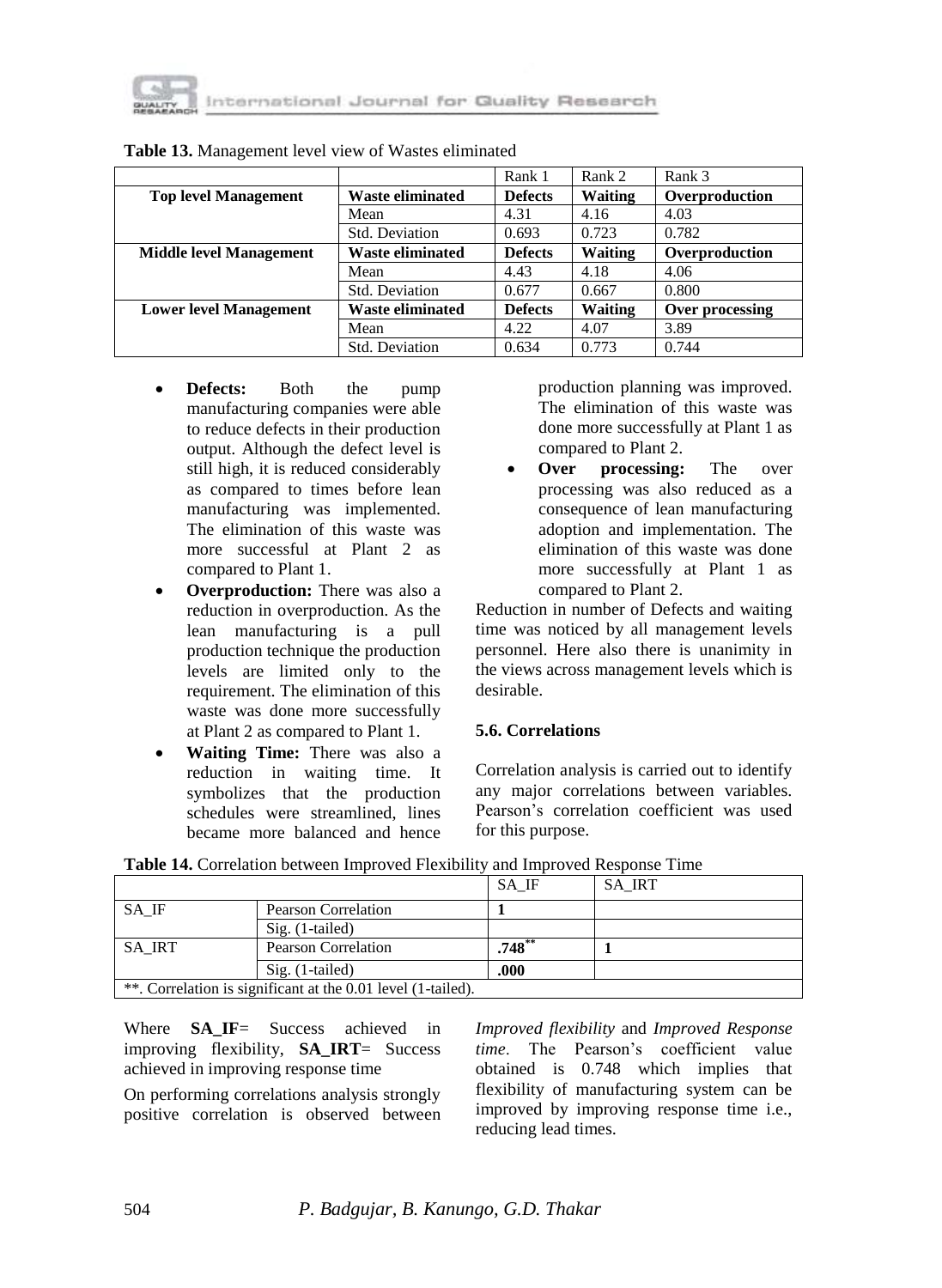

| <b>SA IPROD</b><br>SA RC                                     |                     |      |  |  |  |  |
|--------------------------------------------------------------|---------------------|------|--|--|--|--|
| SA RC                                                        | Pearson Correlation |      |  |  |  |  |
| $Sig. (1-tailed)$                                            |                     |      |  |  |  |  |
| <b>SA IPROD</b><br><b>Pearson Correlation</b>                |                     | .853 |  |  |  |  |
| .001<br>$Sig. (1-tailed)$                                    |                     |      |  |  |  |  |
| **. Correlation is significant at the 0.01 level (1-tailed). |                     |      |  |  |  |  |

**Table 15.** Correlation between Reduced cost and Improved Productivity

Where, **SA RC**= Success achieved in Reducing costs, **SA\_IPROD**= Success achieved in improving productivity

Another strong positive correlation was found between *Reduced costs* and *Improved productivity* with Pearson's coefficient value

0.853. It means that productivity can be improved by reduction of costs of production. This is a commonly accepted and understood fact and the same has been proved in this research also.

| BI SC<br>BI LSS                                              |                            |           |  |  |  |  |
|--------------------------------------------------------------|----------------------------|-----------|--|--|--|--|
| BI SC                                                        | <b>Pearson Correlation</b> |           |  |  |  |  |
| $Sig.$ (1-tailed)                                            |                            |           |  |  |  |  |
| BI LSS                                                       | <b>Pearson Correlation</b> | $.632$ ** |  |  |  |  |
| .003<br>$Sig. (1-tailed)$                                    |                            |           |  |  |  |  |
| **. Correlation is significant at the 0.01 level (1-tailed). |                            |           |  |  |  |  |

Where, **BI\_SC=** Barriers interfaced Supply chain, **BI\_LSS**= Barriers interfaced Lack of suppliers' support.

A strong positive correlation was found between barriers *Lack of Suppliers' support* and *Supply Chain* with Pearson's coefficient value 0.632 .It implies that Supply chain performance can be improved if suppliers support is good.

### **5.7. Development of Regression Model**

Multiple regression analysis is a stastical technique that simultaneously develops a mathematical relationship between two or more independent variables and an intervalscaled dependent variable (Malhotra and Dash, 2011).

A regression model was developed for *Lack of Workers Support* stepwise linear multiple regression*.* It was developed in order to identify contributors of workers resistance. The Regression Analysis revealed that workers support is significantly influenced

positively by four input factors viz. *Lack of Leadership* (t= 4.009, p<0.01), *Past Failure* (t= 3.432, p< 0.01), *Lack of communication*   $(t= 3.035 \text{ p} < 0.01)$  and Company Culture  $(t=$ 2.379, p< 0.01). The predictor variable of *Lack of Workers support* has value of  $t=$  -1.528 and small value of  $p<0.00$  suggests, it has negative impact on dependent variable than any other variable.

Where, **BILL** is Lack of Leadership, **BI\_PF** past failures, **BI\_LC** Lack of communication and **BI\_CC** Company culture

### **Regression Equation:**

#### Lack of Workers support  $(Y) = -.764 +$  $0.302$   $X_1$  +  $0.254X_2$  +  $0.226X_3$  +  $0.173X_4$

Where,  $Y =$  Lack of Workers' Support (BI\_LWS)

 $X_1$ = Lack of Leadership  $X<sub>2</sub>$  = Past failure experience  $X_3$  = Lack of communication  $X_4$ = Company Culture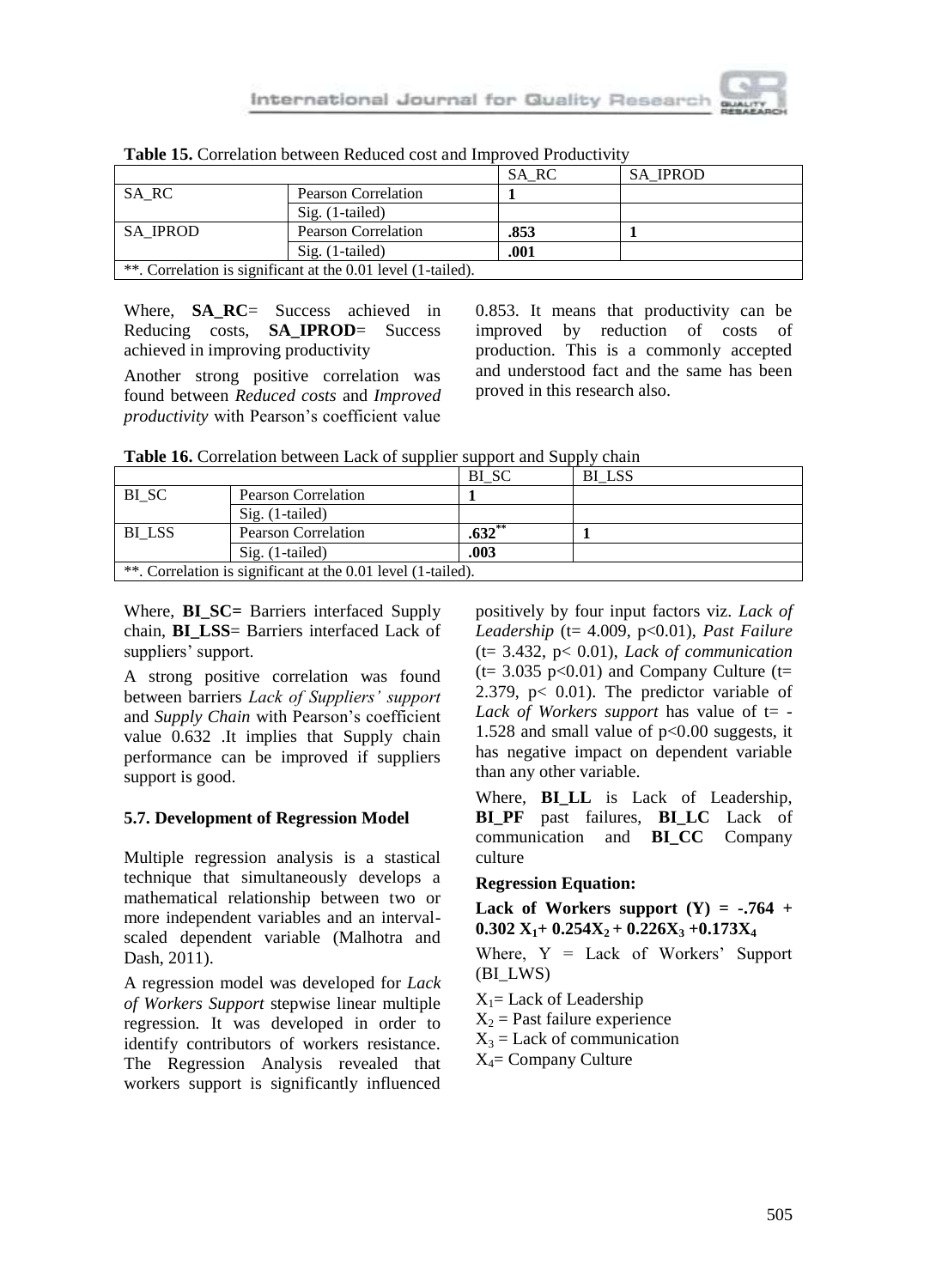

| Model      | <b>Unstandardized Coefficients</b> |                   | <b>Standardized Coefficients</b> |          | Sig.  |
|------------|------------------------------------|-------------------|----------------------------------|----------|-------|
|            | В                                  | <b>Std. Error</b> | <b>Beta</b>                      |          |       |
| (Constant) | $-764$                             | .500              |                                  | $-1.528$ | .129  |
| BI LL      | .331                               | .083              | .302                             | 4.009    | .000. |
| BI PF      | .250                               | .073              | .254                             | 3.432    | .001  |
| BI LC      | .268                               | .088              | .226                             | 3.035    | .003  |
| BI CC      | .245                               | .103              | .173                             | 2.379    | .019  |

**Table 17.** Standardized and unstandardized coefficients

Workers' support is a major concern in any changes adopted in organizations. This barrier is not just limited to Lean Manufacturing but affects any organization implementing changes. This research identifies *Lack of Leadership*, *Past failures*, *Lack of communication* and *Company Culture* as major reasons for Lack of workers' support. The workers' resistance can be reduced or eliminated by addressing identified factors.

## **Testing of hypotheses**

Independent *t* test was applied to find out difference in opinions of employees of two companies about *Barriers Experienced* by the two pump manufacturing units under considerations Following hypotheses were tested using this test at a 95% confidence level:

#### **Null Hypothesis**  $H_0: \mu_1 = \mu_2$

#### **Alternate Hypothesis** H<sub>1</sub>:  $\mu_1 \neq \mu_2$

where,  $\mu_1$  and  $\mu_2$  are means of plant1 and plant 2 respectively.

| S.No                    | <b>Barrier</b>                | <b>Abbreviation</b> | <b>F</b> Test                     | <b>Null Hypothesis</b><br>$(H_0)$ | <b>Remarks</b>     |
|-------------------------|-------------------------------|---------------------|-----------------------------------|-----------------------------------|--------------------|
| 1                       | Lack of Top Mgmt.<br>Support  | <b>BI LTMS</b>      | Variances<br>Assumed Equal        | Not rejected                      | $\mu_1 = \mu_2$    |
| $\overline{2}$          | Lack of<br>Understanding      | BI LU               | Variances<br>Assumed Equal        | Not rejected                      | $\mu_1 = \mu_2$    |
| $\mathbf{3}$            | Lack of workers'<br>support   | <b>BI LWS</b>       | Variances<br><b>Assumed Equal</b> | Rejected                          | $\mu_1 \neq \mu_2$ |
| $\overline{\mathbf{4}}$ | Lack of Suppliers'<br>support | BI LSS              | Variances<br><b>Assumed Equal</b> | Not rejected                      | $\mu_1 = \mu_2$    |
| 5                       | Lack of Leadership            | BI LL               | Variances<br>Assumed Equal        | Not rejected                      | $\mu_1 = \mu_2$    |
| 6                       | Company Culture               | BI CC               | Variances<br><b>Assumed Equal</b> | Not rejected                      | $\mu_1 = \mu_2$    |
| 7                       | Lack of<br>communication      | BI LC               | Variances<br>Assumed Equal        | Not rejected                      | $\mu_1 = \mu_2$    |
| 8                       | Past failure                  | BI PF               | Not assumed<br>equal              | Not rejected                      | $\mu_1 = \mu_2$    |
| 9                       | Financial constraint          | BI FinCon           | Variances<br><b>Assumed Equal</b> | Not rejected                      | $\mu_1 = \mu_2$    |
| 10                      | Supply Chain                  | BI SC               | Not assumed<br>equal              | Not rejected                      | $\mu_1 = \mu_2$    |

**Table 18.** Summary of Independent *t* test for Barriers Experienced

On analyzing the results of Independent *t test* (Table No. 10) it is observed that both the plants are equivocal in barriers perceived by them except in case of *Lack of Workers'* 

*support*. In case of Workers' support at plant 1 observed BI\_LWS (Lack of Workers' support) as a stronger barrier than plant 2.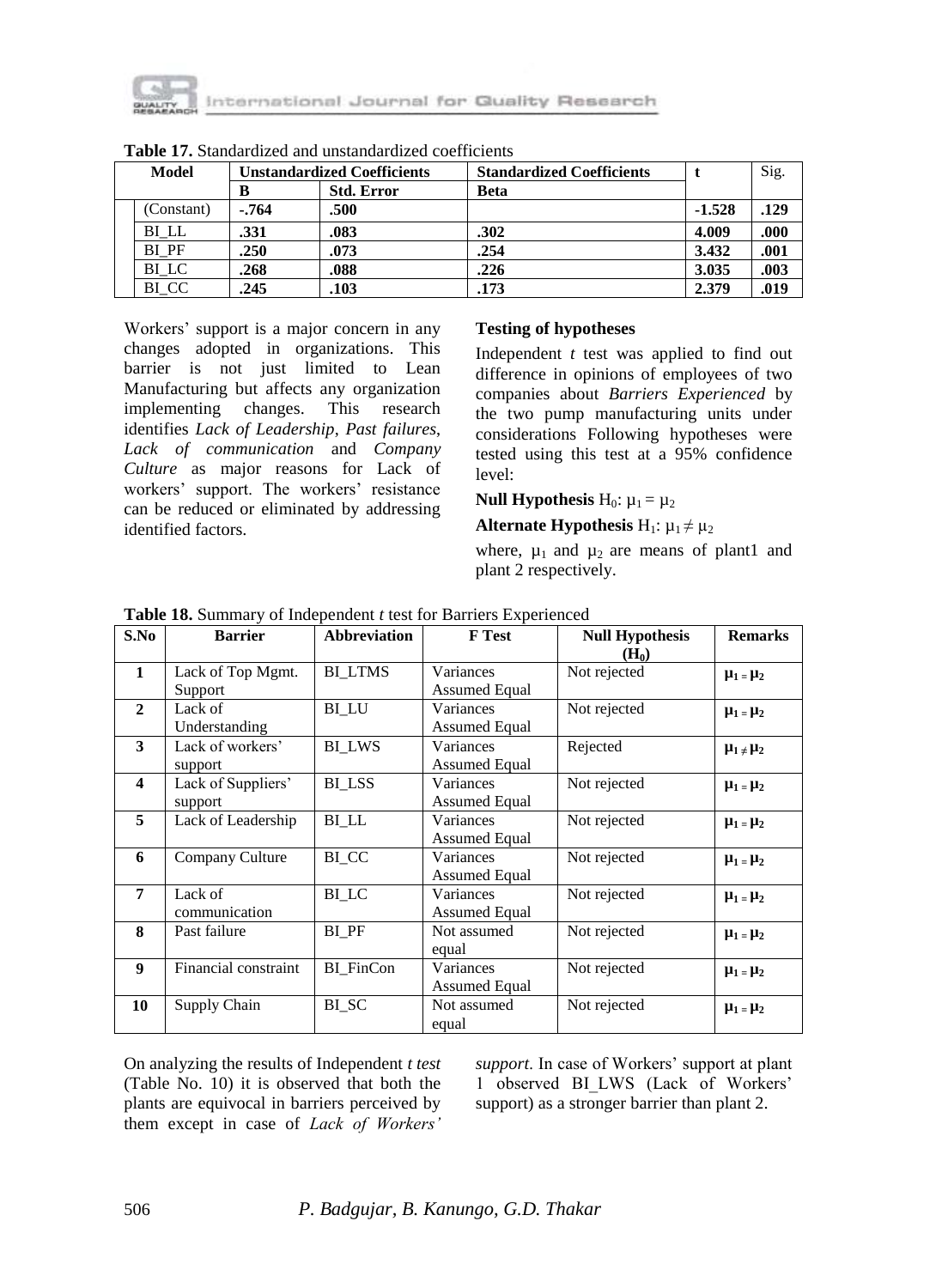

It implies that companies which were working with conventional systems are likely to face more resistance from workers<br>than those units which adopt lean than those units which adopt lean manufacturing system right from the establishment.

# **6. Conclusion**

After analyzing responses it is concluded that Increase in Profit margin, Reduction of manufacturing costs, Reduction of inventories and Improving quality are the strongest trigger factors for adopting Lean Manufacturing in pump manufacturing industry. The companies succeeded in improving productivity and quality as well as reducing costs and wastes in the plant. In the course of implementing lean manufacturing the companies interfaced Lack of understanding, Supply Chain and Company culture as major barriers.

Strong positive correlations were observed between improved flexibility and improved response time, reduced cost and improved productivity as well as barriers Lack of suppliers' support and Supply Chain.

The Regression model for barrier 'Lack of worker's support' revealed that Lack of Leadership, Past failure experience, Lack of communication and Company contribute to increase workers' resistance. To counter this, company should have a deep understanding of lean manufacturing philosophy and principles. The workers should be educated and taken into confidence before implementation.

On analyzing the data management level wise it is observed there is lack of uniformity of goals across different management levels. There are differences observed in perceptions of personnel at different levels observed and this could be making lean manufacturing implementation difficult. For a smooth and successful lean manufacturing adoption it is important that whole organization is aligned to achieve common goals. This is not the case here. Due to

misalignment of goals and objectives personnel at different level is trying to achieve different objective which in turn hinders the effective implementation of many lean manufacturing techniques such as Kaizen, cross functional team etc.

Lack of communication and leadership are primarily responsible for the differences observed. The onus of keeping the organization aligned is that of top management and hence more efforts should be made to improve communication in the organization and also to lead the lean implementation from front.

## **Managerial Implications**

Improvement in productivity, quality and profitability are perceived to be consequences of an manufacturing implementation in both the pump manufacturing industries chosen for study. However lack of understanding and Supply chain posed as obstacles barring organizations from achieving maximum benefits. Lack of understanding has to be addressed by proper training of employees before and during lean manufacturing implementation. Higher emphasis must be given towards improving supply chain management and supply chain goals. These should be aligned with those of lean production system. A synergy between supply chain and production system has to be achieved for deriving maximum benefits of lean manufacturing implementation.

Both the companies have a similar view on barriers experienced except in case of Lack of workers' support where plant 1 (which is more than 50 years old) has a higher resistance than at plant 2 (recently established). In light of the above the workers of plant 1 should be further motivated towards the change.

Also it was Lack of Leadership, Lack of communication, company culture and past failure experience are contributors of Lack of workers' support. Out of these, lack of Leadership, lack of communication and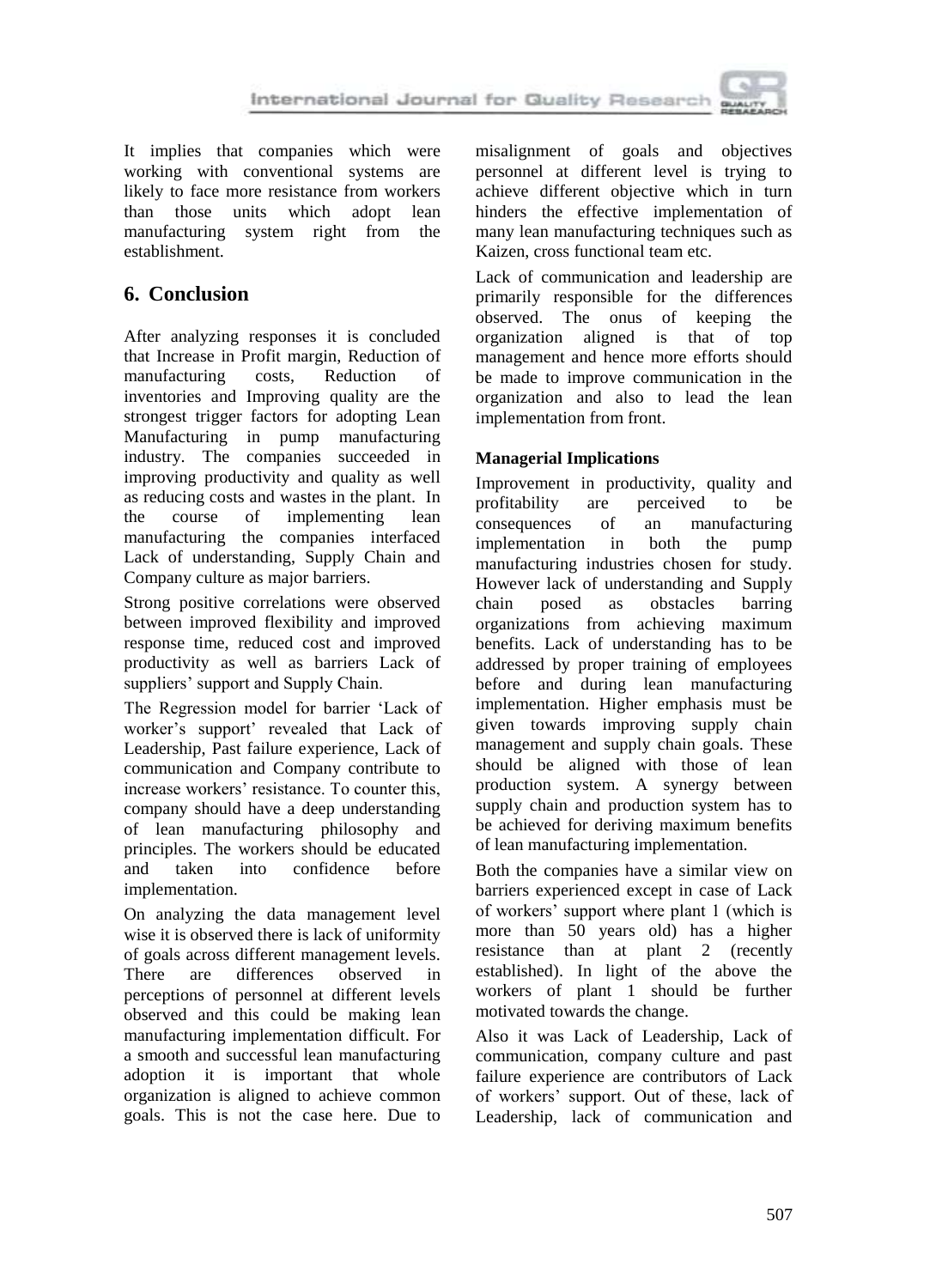

effects of company culture can be fairly minimized by a good understanding of lean manufacturing philosophy. So management must take employees of the company into confidence about lean manufacturing and its potential benefits.

## **7. Future scope for work**

The results of research work presented in this paper can be further strengthened by applying other analytical methods such as structural equation modeling, factor analysis, comparative factor analysis etc. The research work can be extended to include other Indian pump manufacturing industries so that the outcomes can be said to be robust.

## **8. Limitations of the project**

The project is mainly based on primary data collected from employees of two companies. It is assumed that respondents have responded with due concerns and sincerity. Also data could be collected from two pump manufacturing units only. The present study therefore cannot be generalized to reflect the entire Indian scenario.

## **References:**

- Chaple, P.A., Narkhede, E.B., & Akarte, M.M. (2014). *Status of implementation of Lean manufacturing principles in the context of Indian industry: A Literature Review*. *5th*  International & 26th All India Manufacturing Technology, Design and Research Conference. IIT Guwahati, India, 567-1-567-7.
- Achanga, P., Shehab, E., Ro, R. & Nelder, G. (2006). Critical success factors for lean implementation within SMEs, *Journal of Manufacturing Technology Management*, *17*, 460- 471.
- Askin, R.G., & Goldberg. J.B. (2002). *Design and Analysis of Lean Production Systems*, John Wiley and Sons, New York, 352-406.
- Ram, B., & Singh, A. (2007). Lean Manufacturing System: Building Blocks and Its Implementations, *National Proceeding of Emerging Trends in Mechanical Engineering,*
- Brox, J.A., & Fader, C. (2002). The set of just-in-time management strategies: an assessment of their impact on plant-level productivity and input-factor substitutability using variable cost function estimates. *International Journal of Production Research*, *40*(12), 2705–2720.
- Mopuru, C., Dilip, Y., Kumar., V., Sreenivasulu P., Rao, D. & Udaya Kiran, C. (2013), Implementation of Lean Manufacturing System on Oil Pump. *International Journal of Innovations in Engineering and Technology (IJIET)*, *2*(1).
- Dennis, P. (2007). *Lean production simplified*. New York: Productivity Press.
- Dixon, D. (2007). Lean in the job shop. *Fabricating & Metalworking, 6*(4), 16-19.
- Emiliani, M.L. (2005). Leaders lost in transformation. *Leadership & Organization Development Journal, 26*(5), 370-387.
- Forrester, P., Shimizu, U., Meier, H., Reyes, J., & Basso L. (2010). Lean Production, Market Share, and Value Creation in the Agricultural Machinery Sector in Brazil, *Journal of Manufacturing Technology Management*, *21*(7), 853-871.
- Gurumurthy, A., & Kodali, R. (2008). A multi criteria decision making model for justification of lean manufacturing systems, *International Journal of Management Science and Engineering Managemen*t, *3*(2), 54-62.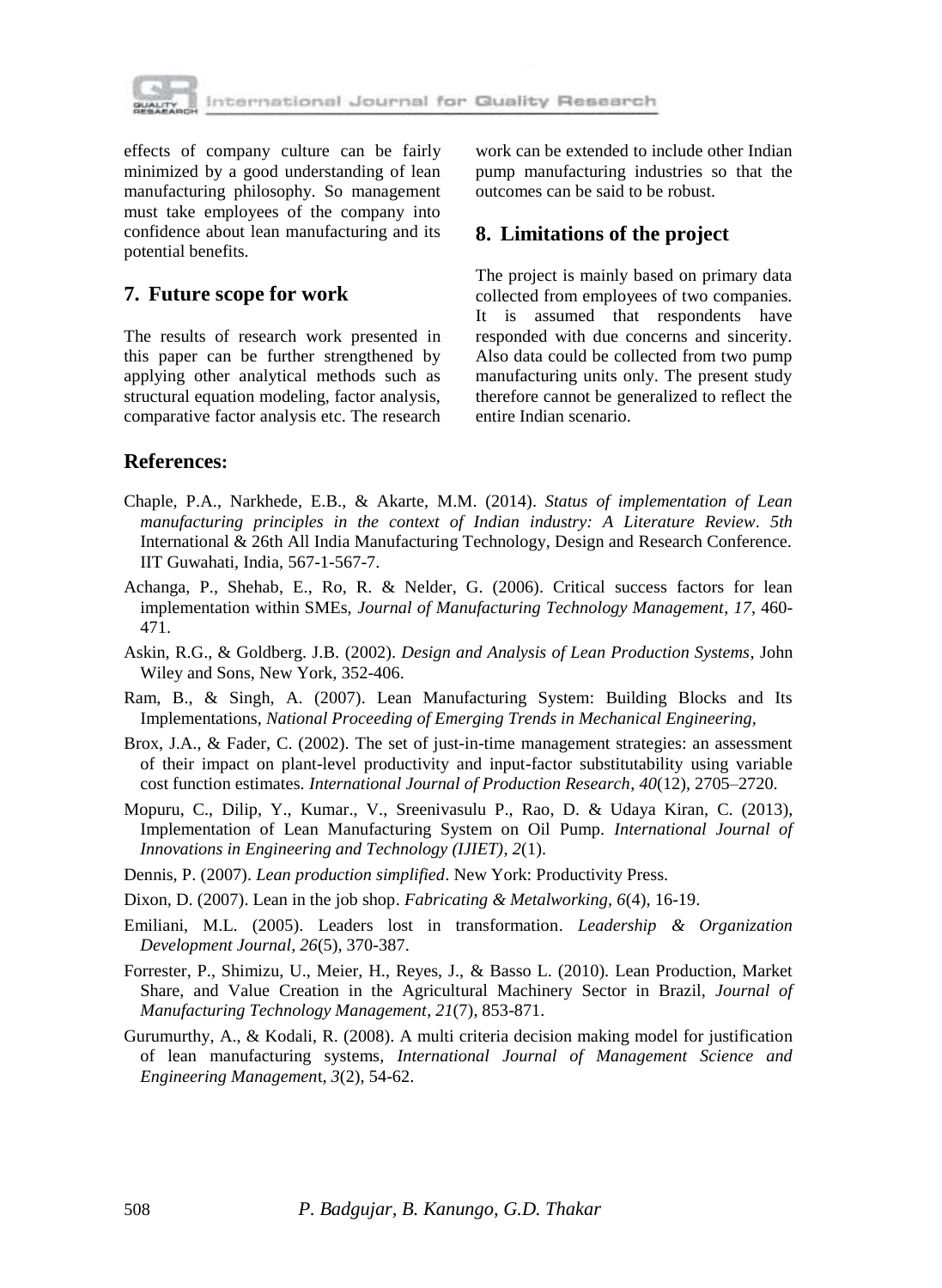

- Rameez, H.M. & Inamdar, K.H. (2010). Areas of Lean Manufacturing for Productivity Improvement in a manufacturing Unit, *World Academy of Science, Engineering and Technology, 4*(9), 890-893.
- Khadse, B. Priti., Sarode. D. Avinash., & Renu, W. (2003). Lean Manufacturing in Indian Industries: A Review, *International Journal of Latest Trends in Engineering and Technology (IJLTET)*, *3*(1).
- Kothari, R.C. (2004). *Research Methodology*. 2<sup>nd</sup> Edition New Age International Publishers, New Delhi, India.
- Kumar, A. (2014). A quantitave study on the barriers of Lean Manufacturing Implementation : An Indian Context (Delhi NCR region). *The International Journal of Engineering and Sciences*, *2*(4), 21-28.
- Mahapatra, S.S., & Mohanty, R.S. (2007). Lean manufacturing in continuous prosess industry: An empirical industry, *Journal of Scientific and Industrial Research*, *66*, 19-27.
- Malhotra, N.K., & Dash, S. (2011). *Marketing Research, An applied orientation*, Pearson Prentice Hall, India.
- Manish, B.B., & Darshak, A.D. (2014). The Perception & Methodology of Lean Manufacturing: A Review, *International Journal of Engineering Development and Research*, *2*(1), 1151-1158. ISSN: 2321-9939.
- Nenni, M., Giustiniano, L., & Pirolo, L. (2014). Improvement of Manufacturing Operations through a Lean Management Approach: A Case Study in the Pharmaceutical Industry. *Int. J. Eng. Bus. Manag.,* 1. http://dx.doi.org/10.5772/59027
- Lee. C.Y. (1996). The applicability of just-in-time manufacturing to small manufacturing firms: an analysis, *International Journal of Management, 13*(2), 249-258.
- Polito, T., & Watson, Kevin. (2006). Just-in-Time Under Fire: The Five Major Constraints Upon JIT Practices, *The Journal of American Academy of Business, Cambridge,* 9(1).
- Ravikumar Marudhamuthu, Marimuthu Krishnaswamy, and Damodaran Moorthy Pillai (2011). The Development and Implementation of Lean Manufacturing Techniques in Indian garment Industry, *Jordan Journal of Mechanical and Industrial Engineering*, *5*(6), 527–532*.* ISSN 1995-6665.
- Joshi, R.R., Patil, R., Naik, G.R. & Kharade, M.V. (2009). Through-Put Time Reduction by Lean Manufacturing, *OSR Journal of Mechanical and Civil Engineering (IOSR-JMCE)*, 40- 45. ISSN: 2278-1684.
- Mahapatra. S.S., & Mohanty, R.S. (2007). Lean Manufacturing in continuous Process industry: An empirical, *Journal of Scientific and Industrial Research*, *66*, 19–27.
- Ade, M. & Deshpande, V.S. (2012). Lean Manufacturing and Productivity Improvement in Coal Mining Industry, *International Journal of Engineering Research and Development*, *2*(10), 35-43. ISSN: 2278–800X.
- Ramamoorthy, C., Selladurai, V., Venkatachalam, S., Amuthakkannan, R., & Muthusamy, P. (2008). Efficiency Enhancement of Centrifugal Monoblock Pump through Lean Manufacturing System using Kaizen Techniques. *International Conference on Industrial Engineering and Operations Management.*
- Schonberger, R. (2007). Japanese production management: An evolution—With mixed success. *Journal Of Operations Management*, *25*(2), 403-419. http://dx.doi.org/10.1016/j.jom.2006.04.003